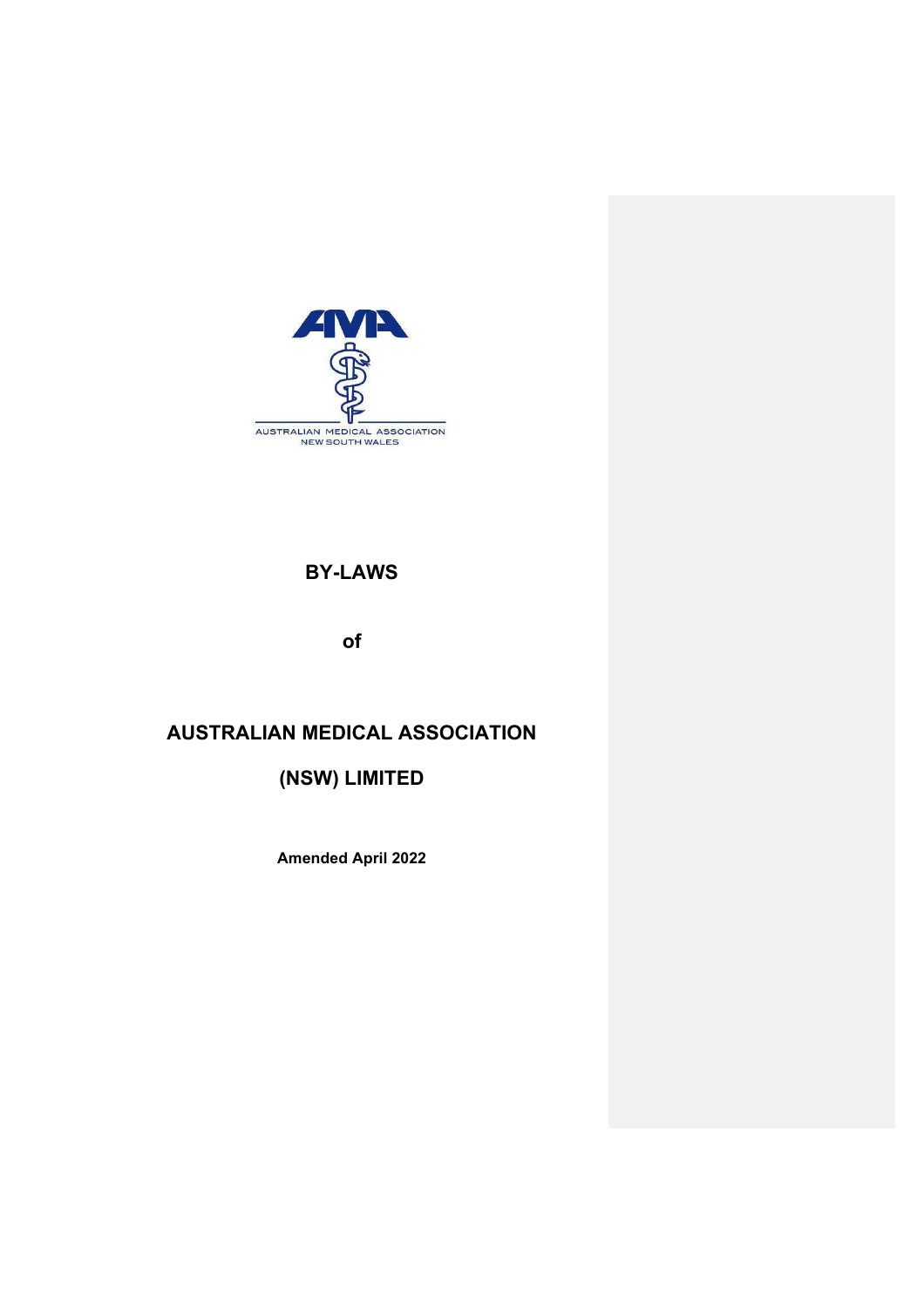AMA (NSW) By-Laws Amended April 2022

 $\begin{array}{c} \hline \end{array}$ 

# TABLE OF CONTENTS - BY-LAWS

| PART <sub>1</sub> |                                                                   |  |
|-------------------|-------------------------------------------------------------------|--|
|                   |                                                                   |  |
| PART <sub>2</sub> |                                                                   |  |
|                   |                                                                   |  |
|                   |                                                                   |  |
|                   |                                                                   |  |
|                   |                                                                   |  |
|                   |                                                                   |  |
| <b>PART 3</b>     |                                                                   |  |
|                   |                                                                   |  |
|                   |                                                                   |  |
|                   |                                                                   |  |
|                   | ETHICS COMMITTEE PROCEDURE CONCERNING ALLEGED UNETHICAL CONDUCT 7 |  |
| <b>PART4</b>      | <b>COORDINATING COMMITTEES AND SPECIAL GROUPS  11</b>             |  |
|                   |                                                                   |  |
|                   |                                                                   |  |
| <b>PART 5</b>     | <b>AUSTRALIAN MEDICAL ASSOCIATION LIMITED </b> 13                 |  |
|                   |                                                                   |  |
|                   |                                                                   |  |
|                   |                                                                   |  |
|                   |                                                                   |  |
|                   |                                                                   |  |
| PART <sub>6</sub> |                                                                   |  |
| <b>PART 7</b>     |                                                                   |  |
|                   |                                                                   |  |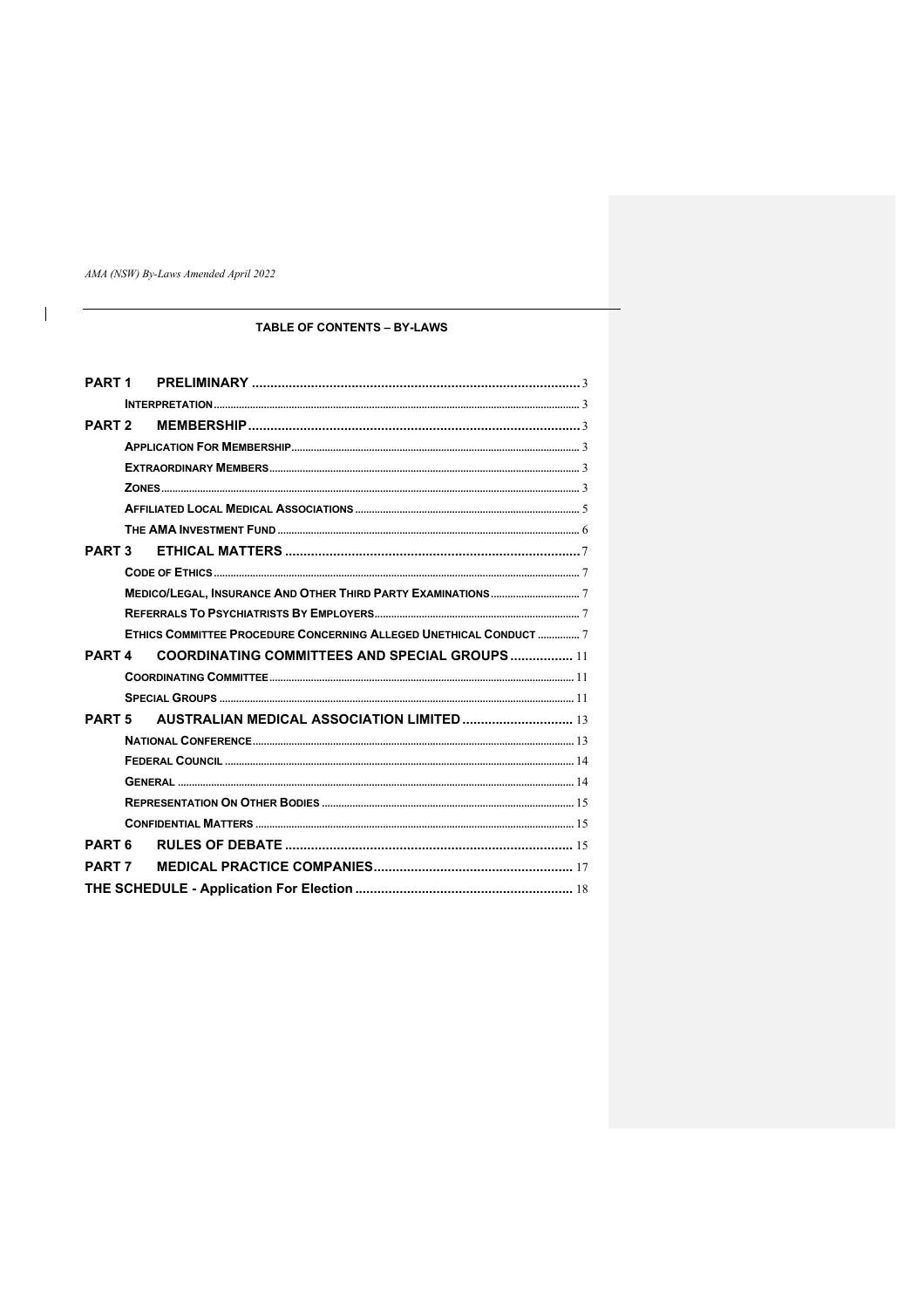# **BY-LAWS of AUSTRALIAN MEDICAL ASSOCIATION (NSW) LIMITED**

### **PART 1 PRELIMINARY**

## **1. Interpretation**

- 1.1. Where not inconsistent with the context, words which are defined in the Constitution shall have the same meanings in these By-Laws as they have in the definitions in the **Constitution**
- 1.2. The *Interpretation Act 1987* (NSW) applies in the interpretation of these By-Laws in the same way it applies in the interpretation of an Act of Parliament.
- 1.3. These By-Laws shall be construed so as not to be inconsistent with the Constitution and if there is any inconsistency between these By-Laws and the Constitution, the Constitution shall prevail to the extent of the inconsistency.

## **PART 2 MEMBERSHIP**

# **2. Application For Membership**

Applications for election to membership shall be substantially in the form set out in the Schedule to these By-Laws.

# **3. Extraordinary Members**

- 3.1. Persons qualified to become Extraordinary Members of the Association may be elected by the Board of Directors or by a Committee authorised to do so by the Board of Directors after nomination in the manner set out in By-Law 3.2.
- 3.2. Any person who is proposed to be submitted for election as an Extraordinary Member shall be nominated in writing by at least 2 members of the Board of Directors and the person nominated shall give his or her written consent to the nomination.
- 3.3. The Board of Directors may confer on any person elected as an Extraordinary Member, particular or special privileges as it may deem desirable in respect of such membership.

## **4. Zones**

The Zones referred to in Clause 34 are defined as follows:

(a) The Northern Metropolitan Zone comprises the Local Government areas of:

| Hornsby    | Kuring-gai | Warringah           |
|------------|------------|---------------------|
| Manly      | Mosman     | North Sydney        |
| Willoughby | Lane Cove  | <b>Hunters Hill</b> |
| Ryde       | Pittwater  |                     |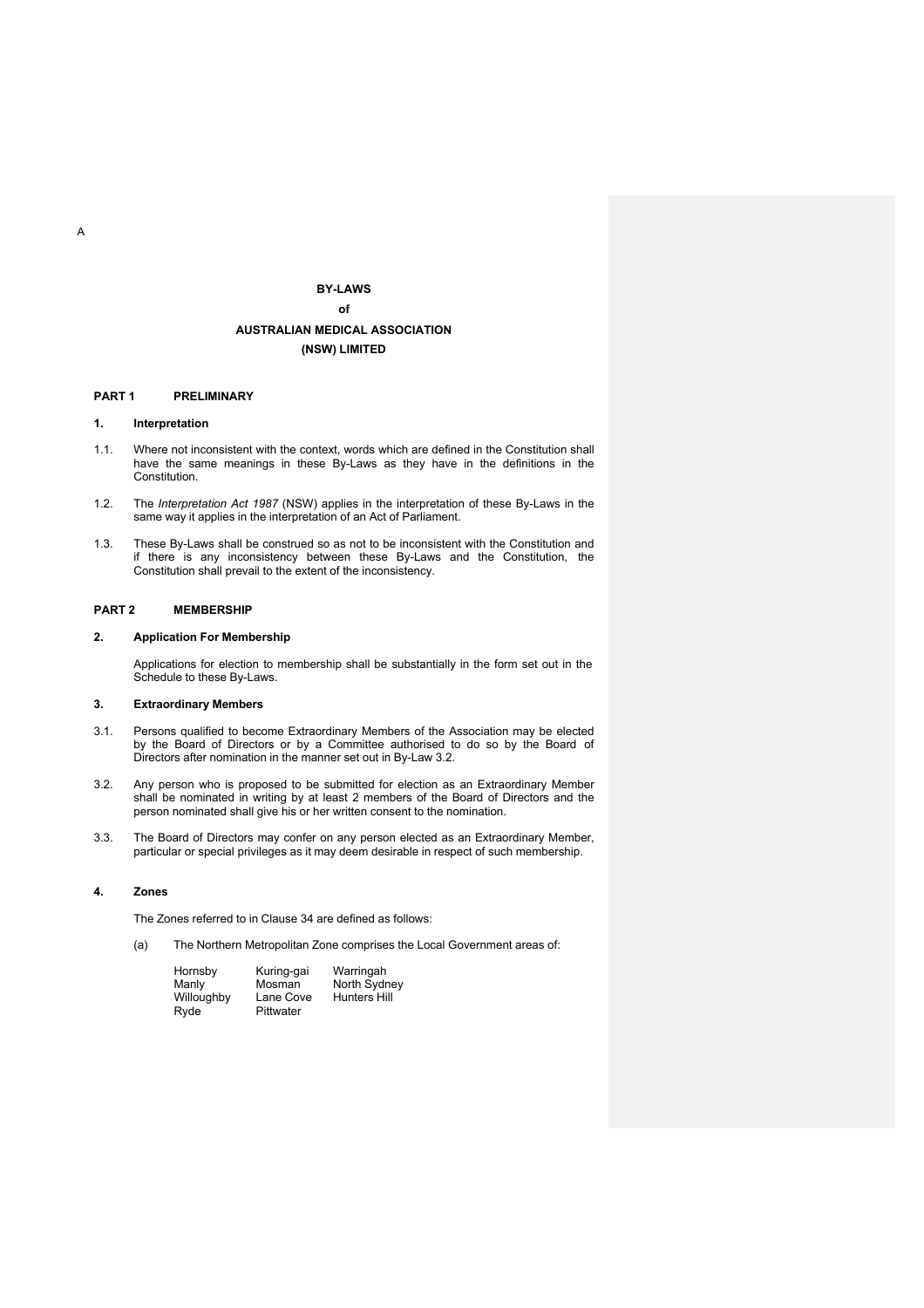(b) The Southern Metropolitan Zone comprises the Local Government areas of:

| Canterbury | Rockdale   | Hurstville |
|------------|------------|------------|
| Kogarah    | Sutherland |            |

(c) The Central Metropolitan Zone comprises the Local Government areas of:

Leichhardt Marrickville Sydney City<br>Botany Bay Randwick Waverley Botany Bay Woollahra

(d) The Western Metropolitan Zone comprises the Local Government areas of:

| Parramatta       | <b>Blacktown</b> | Ashfield                                                |
|------------------|------------------|---------------------------------------------------------|
| Holrovd          | Auburn           | Canada Bay                                              |
| Strathfield      | Burwood          |                                                         |
|                  |                  | The Hills (that part of The Hills Council area south of |
| Annangrove Road) |                  |                                                         |

(e) The North Western Metropolitan Zone comprises the Local Government areas of:

Penrith Blue Mountains Hawkesbury The Hills (that part of The Hills Council area north of Annangrove Road)

(f) The South Western Metropolitan Zone comprises the Local Government areas of:

Campbelltown Camden Liverpool<br>Bankstown Fairfield **Bankstown** 

(g) The New England and North Coast Zone comprises the Local Government areas of:

| Narrabri        | Gunnedah             |
|-----------------|----------------------|
| Inverell        | Uralla               |
| Gwydir          | Guyra                |
| Kyogle          |                      |
| Lismore         | Richmond             |
|                 | Valley               |
| Ballina         | Tamworth             |
| Nambucca        | Kempsey              |
| Glen Innes      | Port                 |
|                 | Macquarie-           |
|                 | Hastings             |
| Clarence Valley | <b>Greater Taree</b> |
|                 |                      |

(h) The North West Zone comprises the Local Government areas of:

| <b>Broken Hill</b> | <b>Central Darling</b> | <b>Bourke</b> |
|--------------------|------------------------|---------------|
| Cobar              | <b>Brewarrina</b>      | Bogan         |
| Lachlan            | <b>Bland</b>           | Weddin        |
| Forbes             | Parkes                 | Narromine     |
| Warren             | Walgett                | Coonamble     |
| Gilgandra          | Dubbo                  | Wellington    |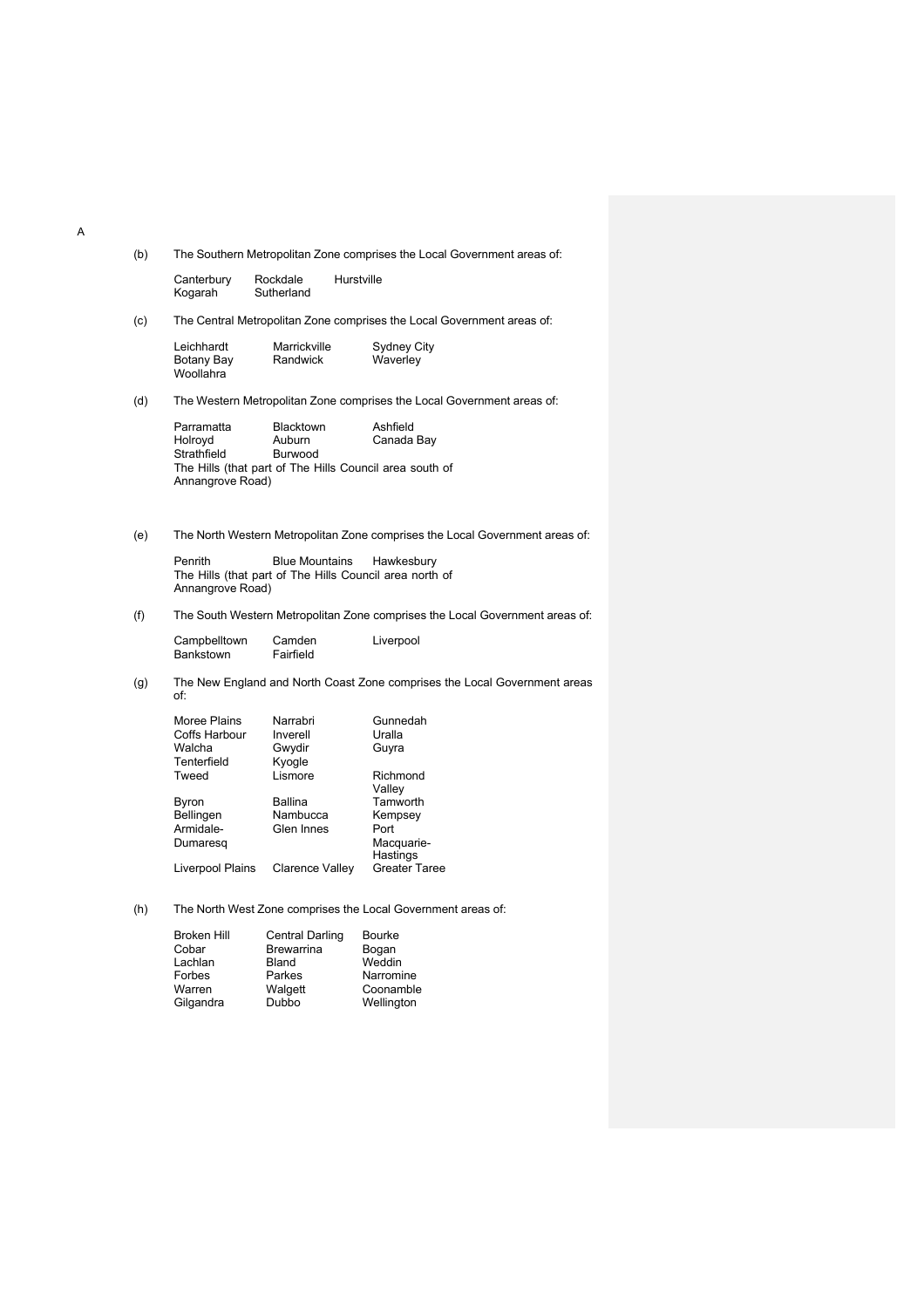| Orange  | Oberon                  |
|---------|-------------------------|
| Blayney | <b>Bathurst</b>         |
| Lithgow | Mid-Western<br>Regional |
|         |                         |

(i) The Illawarra and South Coast Zone comprises the Local Government areas of:

| Bega Valley  | Eurobodalla   | Wollondilly |
|--------------|---------------|-------------|
| Kiama        | Wingecarribee | Wollongong  |
| Shellharbour | Shoalhaven    |             |

(j) The South Zone comprises the Local Government areas of:

| Wentworth          | Balranald    | Wakool        |
|--------------------|--------------|---------------|
| Murray             | Deniliquin   | Griffith      |
| Hav                | Carrathool   | Jerilderie    |
| Murrumbidgee       | Conargo      | Urana         |
| Berrigan           | Corowa       | Lockhart      |
| Leeton             | Narrandera   | Albury        |
| Palerang           | Greater Hume | Coolamon      |
| Harden             | Waqqa Waqqa  | Junee         |
| Temora             | Cootamundra  | Tumbarumba    |
| Gundaqai           | Tumut        | Cooma-Monaro  |
| <b>Snowy River</b> | Bombala      | Upper Lachlan |
| Young              | Queanbeyan   | Goulburn-     |
| Yass               | Boorowa      | Mulwaree      |
|                    |              |               |

(k) The Hunter and Central Coast Zone comprises the Local Government areas of:

| Singleton          | <b>Muswellbrook</b> | Gloucester |
|--------------------|---------------------|------------|
| Lake Macquarie     | Port Stephens       | Newcastle  |
| Maitland           | Cessnock            | Dungog     |
| <b>Great Lakes</b> | <b>Upper Hunter</b> | Gosford    |
| Wyong              |                     |            |

## **5. Affiliated Local Medical Associations**

- 5.1. Local Medical Associations formed with objects similar to the Association may be affiliated with the Association.
- 5.2. An affiliated Local Medical Association has the following privileges:
	- (a) The President of the Local Medical Association, or his or her nominee, is entitled to attend as an observer and to address, subject to the Standing Orders of the Council, meetings of the Council and of its Committees;
	- (b) The President of the Local Medical Association shall be invited to nominate suitable members of his or her Local Medical Association who are members of the Association, for consideration by the Council for appointment to Committees of the Council and to represent the Association on outside bodies.
	- (c) Each Local Medical Association may appoint a delegate to attend a meeting of delegates of Local Medical Associations to meet the Board of Directors at least once each year for the consideration of matters of common interest to the Local Medical Associations and the Association.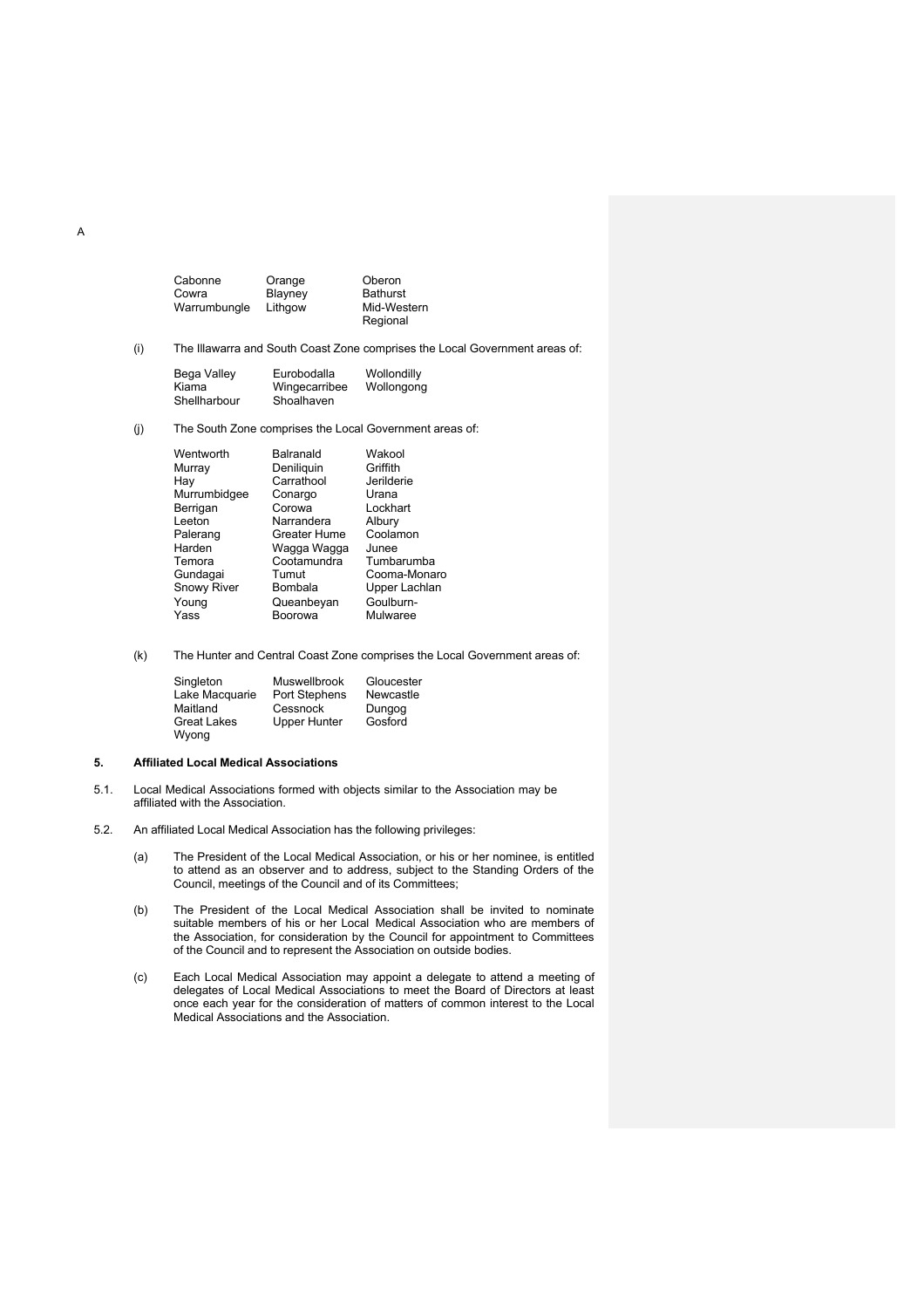- (d) A Local Medical Association may actively support and officially endorse the candidacy of members of their Local Medical Association who stand for election to the Council.
- (e) A Local Medical Association may utilise, at cost, and by arrangement with the Chief Executive Officer, the secretarial services of the Association for the conduct of the Local Medical Association's affairs.
- (f) Subject to By-Law 5.4(b), office bearers of Affiliated Local Medical Associations are entitled to such indemnity (if any) under such insurance policies (if any) effected by the Association, as the Board of Directors determines. Indemnification of the office bearers of an Affiliated Local Medical Association under policies effected by the Association is conditional upon that Local Medical Association furnishing to the Chief Executive Officer of the Association in January each year, a statement showing the names and addresses of its office bearers.
- (g) Such other benefits or privileges as may be determined by the Board of Directors.
- 5.3. The aims of the Meeting of Delegates are:
	- (a) To bring Affiliated Local Medical Associations into closer relationships with one another, with a view to securing a common policy on matters of mutual interest and uniform methods of procedure and regulation in regard to professional relations of Members with one another and with other persons.
	- (b) To bring the Affiliated Local Medical Associations individual and collectively into closer touch with the Council with a view to developing a more vigorous corporate life in the Local Medical Associations and in the Association.
	- (c) Such other aims as may be approved by the Council.
- 5.4. Affiliation of a Local Medical Association shall be conditional upon the following:
	- (a) Membership of the Local Medical Association is restricted to medical practitioners registered to practice in New South Wales;
	- (b) Office bearers of the Local Medical Association must be members of the Association;
	- (c) The Local Medical Association shall encourage their members to also become members of the Association.
- 5.5. Subject to By-Law 5.4, each affiliated Local Medical Association shall be free to govern itself as it thinks fit.
- 5.6. The boundaries of Affiliated Local Medical Associations shall be determined by their members in consultation with the Council.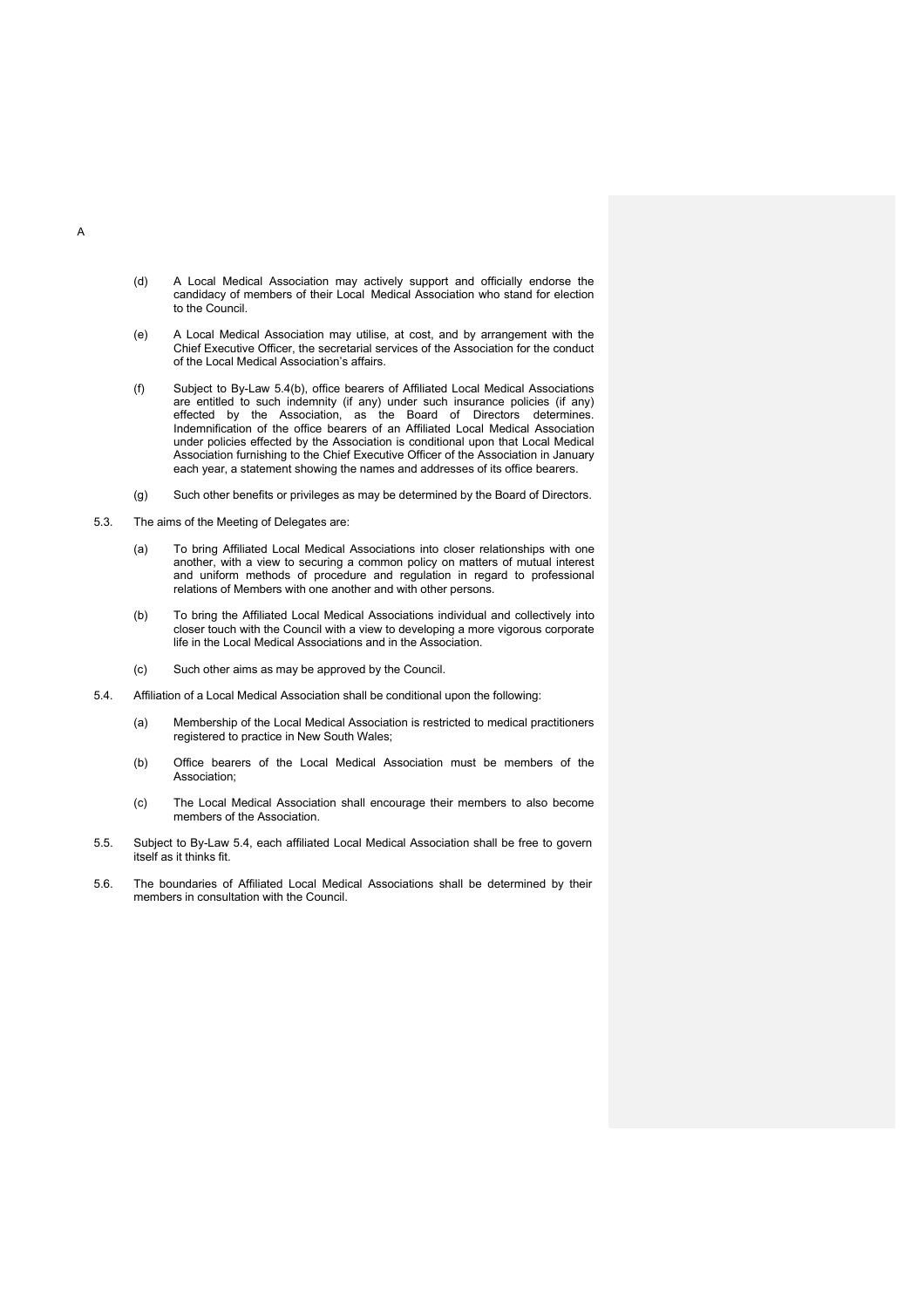# **PART 3 ETHICAL MATTERS**

# **6. Code of Ethics**

The Association adopts as its Code of Ethics the Code of Ethics issued by the Australian Medical Association dated 1 February 1996, including any amendments to that Code of Ethics made by the Australian Medical Association.

## **PART 4 COORDINATING COMMITTEES AND SPECIAL GROUPS**

## **7. Special Groups**

Special Groups of Members having distinctive professional interests (the formation of which is authorised by the Constitution) may be formed and conducted subject to and in accordance with the following provisions of this By-Law:

- (a) whenever the Council shall determine or be requested by any Members to form a Special Group it shall, subject to (b) below, convene a meeting of Members who in its opinion would be qualified to be Members of that Special Group, for the purpose of considering the formation of that Special Group. This meeting shall be chaired by a member of the Council nominated by the President or by the nominee of that member of Council.
- (b) Should the Council consider that the views of Members who in its opinion are qualified to be members of a Special Group, regarding the formation of a Special Group, may be ascertained by means other than the holding of a meeting of those Members, then the Council may take such other steps as it considers appropriate to obtain the views of those Members.
- (c) Whenever any Members shall determine to form a Special Group the Chairman of the meeting at which the decision to form a Special Group was taken shall make an application to that effect to the Council. The application shall be accompanied by a list of Members who desire and are qualified to become Members of the Special Group. The Chairman of the meeting shall have the duty of convening all further meetings and of setting in motion all procedures necessary for the formation of the Special Group and the election of its office bearers.
- (d) On receipt of the application, the Chief Executive Officer shall as soon as practicable refer it to the Council for consideration, and the Council may consent to the application as received or may impose any conditions, limitations or restrictions which it may think proper in respect to the information or operations of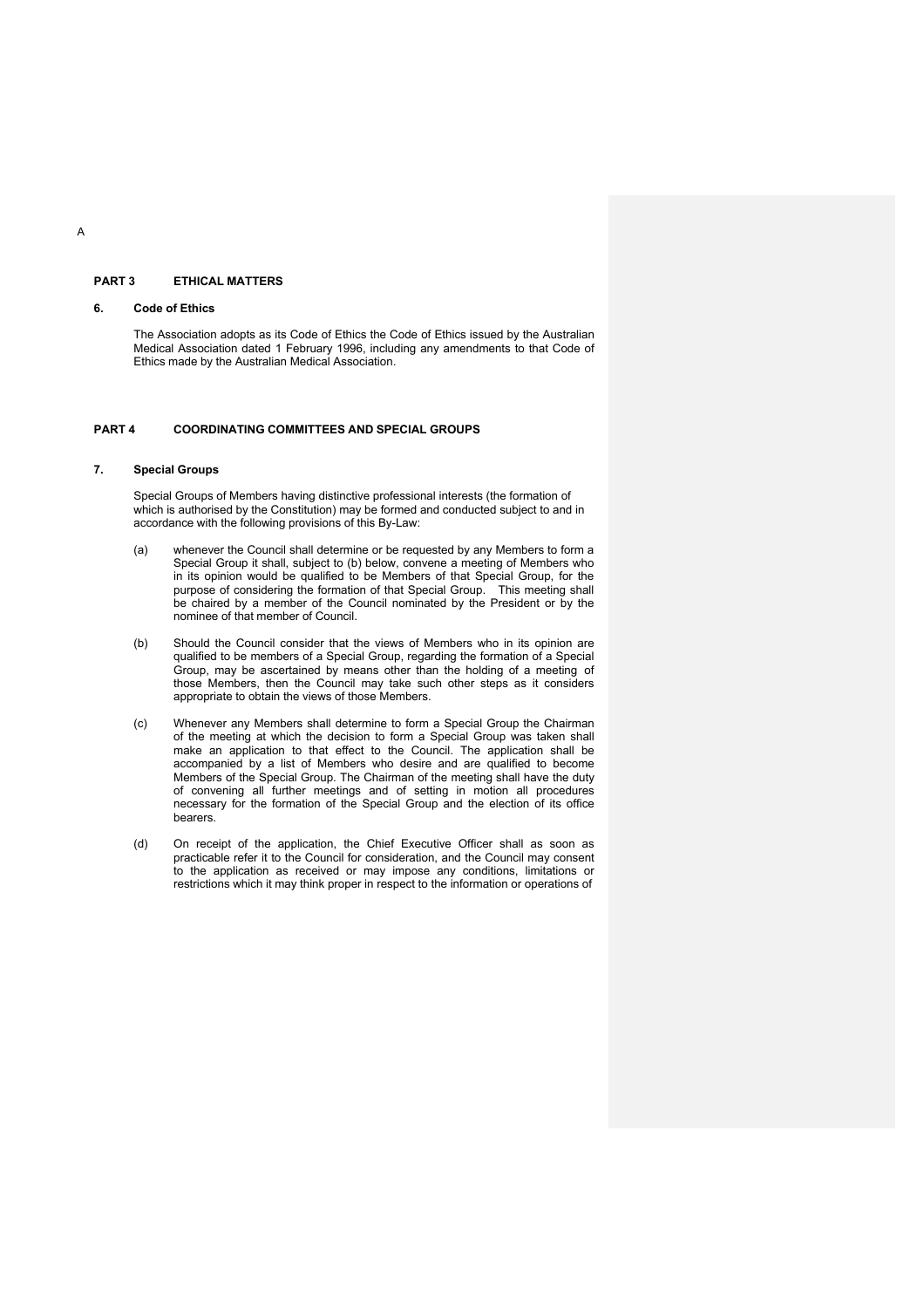the Special Group, or may refuse consent to the formation of the Special Group. Upon the Council having consented to the formation of a Special Group, those Members who are qualified and intend to become Members may proceed with the formation of the Special Group, subject to this By-Law. Any conditions, limitations or restrictions imposed by the Council in respect to the Special Group may be varied or released by the Council.

- (e) No Member shall be eligible to become a member of a Special Group unless he is a Member of the Association and possesses the qualifications for membership of that Special Group as prescribed by the Association.
- (f) Any Member who wishes to become a member of a Special Group who possesses the qualifications required for membership shall on making the required application be admitted as a member except that an application shall not be required of any Members who possess the relevant qualifications and who have been named as proposed members in any list supplied to the Association under By-Law 12.1(c).
- (g) Application for membership of a Special Group shall be made in writing to the Chair of the Special Group and shall contain the full name and address of the applicant and full particulars of his or her qualifications for membership. If there is no Chair of the Special Group or no Chair known to the applicant, then the application may be made either to the Chair of the Special Group or to the Chief Executive Officer of the Association. If the application is received by the Chief Executive Officer of the Association, he or she shall as soon as practicable forward it to the Chair of the Special Group.
- (h) If there is any dispute or question as to whether a Member applying for admission as a member of a Special Group possesses the qualifications entitling that Member to become a member, the dispute or question shall be referred to the Council and the decision of the Council on the matter shall be final and conclusive as between all parties.
- (i) Every Special Group shall have a Chair. The first Chair shall be elected at the first meeting of the Special Group held after its formation. The term of office and method of election of the officers shall be determined by the rules of the Special **Group.**
- (j) The Chair of a Special Group shall, with all expedition, forward to the Chief Executive Officer, the names and addresses of all officers of the Special Group holding office and also the names and addresses and qualifications of all persons who become members of the Special Group, and any alteration in those details.
- (k) Not more than one Special Group shall exist in respect of any one area unless in the opinion of the Council there are special circumstances which justify the existence of more than one.
- (l) No Special Group shall consist of Extraordinary Members only.
- (m) A Special Group may by resolution permit persons who are not members of the Special Group to attend any meeting of the Special Group if it is of the opinion that their attendance will promote the objects, scope or purposes of the Special Group.
- (n) For the purpose of providing for the expenses incurred by a Special Group each member of the Special Group shall pay to its Treasurer such subscription whether annual or otherwise as shall be fixed by the Special Group. All moneys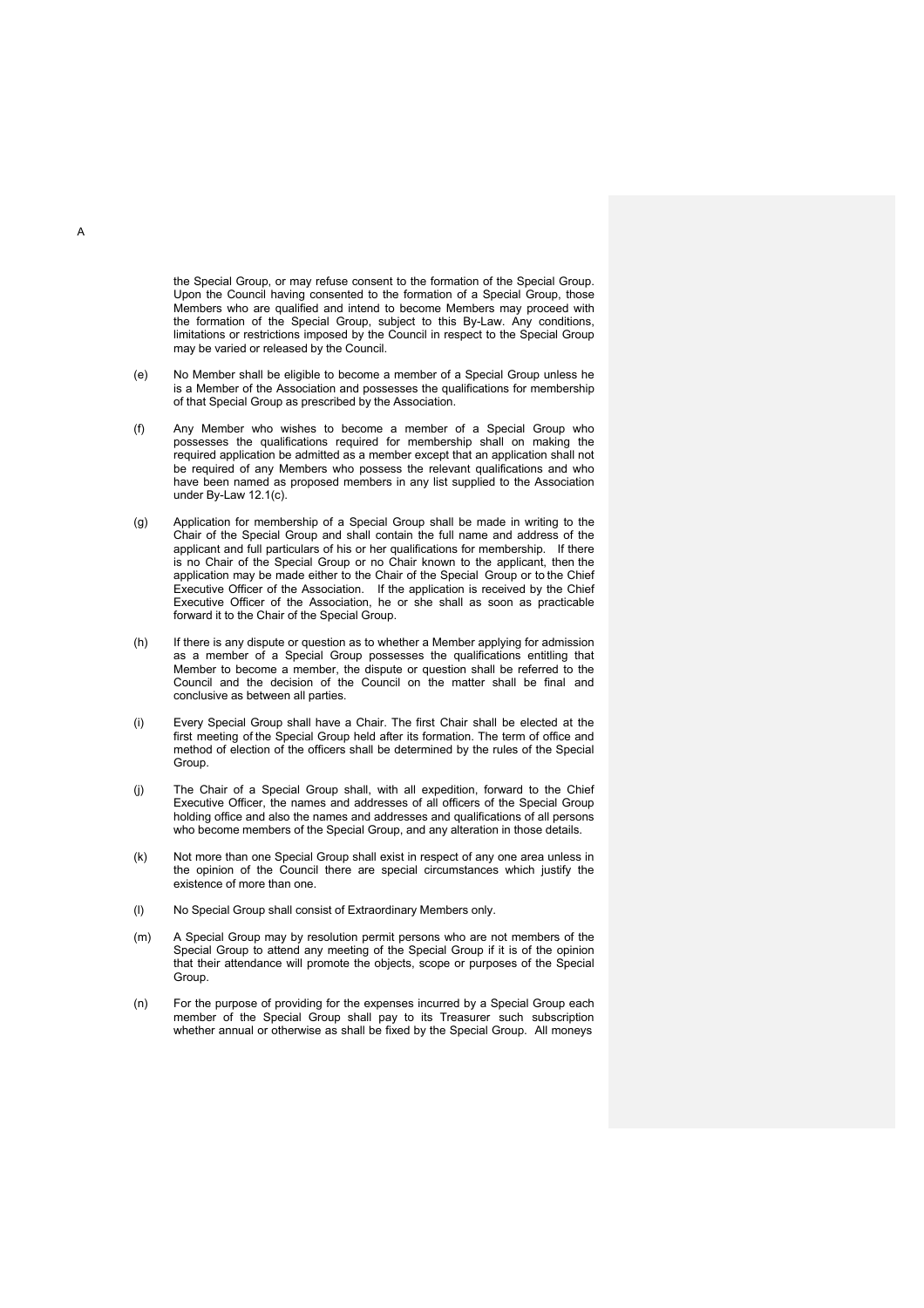so received shall be the property of the Special Group and shall be applied and disbursed in such manner as it shall determine.

- (o) A Special Group shall not be deemed the agent of the Council or to have any authority to represent or bind the Council in any manner whatsoever.
- (p) Each Special Group shall be entitled to make Rules as it may deem necessary or proper for or in relation to the conduct of its business and affairs. No Special Group shall be entitled to make any Rule which is inconsistent with this By-Law. A copy of all Rules passed by a Special Group shall be forwarded to the Association. All Rules of a Special Group and any amendments to those Rules need to be approved by the Council before they become operative.
- (q) Whenever, in the opinion of the Council, the continuance of a Special Group is unnecessary or undesirable, the Council may by resolution dissolve it. Upon notice being given by the Council to the Chief Executive Officer or Chair of the Special Group of such a resolution, it shall be the duty of the Chief Executive Officer or Chair of the Special Group and of all Members to take all such steps and do or concur in doing all such things as may be necessary or proper to bring about the dissolution of the Special Group and the discontinuance of its operations.
- (r) Each Special Group shall on or before the 31st day of January in each year furnish to the Council a Report of its work and operations during the preceding year.
- (s) The Council may require applications for membership of a Special Group and returns of the membership of Special Groups and of all officers to be in a form prescribed or approved from time to time by the Council.
- (t) A member of a Special Group shall cease to be a member of that Special Group on ceasing to be a Member of the Association.
- (u) A Special Group may nominate a member to attend meetings of the Council as an observer, who may, with the permission of the Chairman of the Council, address the meeting on any matter of direct concern to members of that Special **Group.**

# **PART 5 AUSTRALIAN MEDICAL ASSOCIATION LIMITED**

#### **8. National Conference**

The Council shall appoint annually Ordinary Members or Nominated Representatives who are Ordinary Members of the Australian Medical Association to be members of the National Conference of the Australian Medical Association to be the Representatives of the Association at the National Conference as the Association is entitled to appoint under the Constitution of the Australian Medial Association.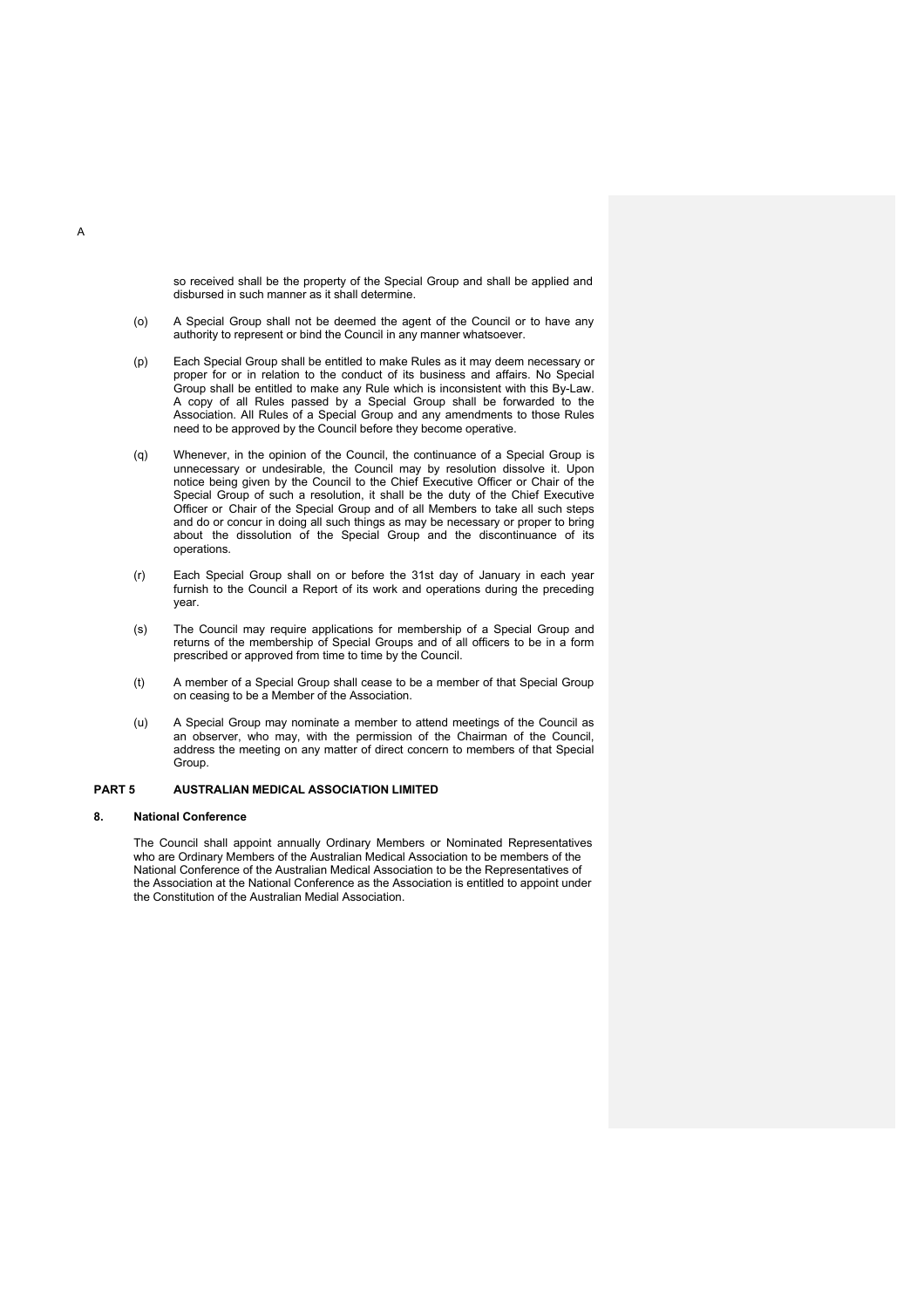#### **9. Federal Council**

The Council shall appoint annually a member of the Council to be a member of the Federal Council of the Australian Medical Association to represent the Association on the Federal Council.

#### **10. General**

- 10.1. Whenever an official communication is received by the Secretary or the Honorary Treasurer of the Association from the Secretary, Treasurer or other officer of the Australian Medical Association requesting that any matter be submitted to the Association or to the Council, it shall be submitted to the Association or the Council, as the case may be, in accordance with the terms of such request.
- 10.2. The Chief Executive Officer shall forward to the Secretary General of the Australian Medical Association the Annual Report and Balance Sheet of the Association immediately after it is published.
- 10.3. The Board shall forward to the Australian Medical Association all subscriptions in respect of membership of the Australian Medical Association collected from Members of the Association as are prescribed by the By-Lawsof the Australian Medical Association.

## **11. Representation On Other Bodies**

Whenever the Association is empowered or requested to nominate, elect or appoint any member or members of or any representative or representatives to or on any other Committee, Board, Council, Association, Society or other like body, or to any Congress, Convention or other meeting, the nomination, election or appointment shall be made by the Council unless otherwise provided or required by the terms of the power or authority under which the nomination, election or appointment is made.

#### **12. Confidential Matters**

 $\overline{\phantom{a}}$ 

- 12.1 Except with the consent of the Board of Directors in writing, no Member shall publish or be a party to publishing in any newspaper or otherwise the whole or any part of the Constitution or By-Laws of the Association, any communication between that Member, or a Nominated Representative or any other Member and the Association or the Council or the Board of Directors or a Committee of the Association, whether the communication relates to a matter under consideration by or has been submitted for the consideration of the Association or the Council or the Board of Directors or a Committee of the Association, or any Rule, Minute, decision or proceedings of the Association or the Council or the Board of Directors or a Committee of the Association, or any other like matter. It shall not be necessary to obtain the consent of the Board of Directors to a publication of any matter referred to in this By-Law in The Medical Journal of Australia, or any other newspaper, journal or magazine approved by the Board of Directors.
- 12.2 The proceedings of, and papers distributed for Board, Council and Committee meetings and out of session are confidential and may only be distributed more widely with the consent of the Chair of the Board, Council or relevant Committee.

# **PART 7 MEDICAL PRACTICE COMPANIES**

13. Each and every Member who is a member, shareholder or director of a Medical Practice Company shall for the purpose of these By-Laws be deemed to have personally omitted or done or omitted to do all acts, matters and things which the Medical Practice Company shall commit to do or omit to do and which if applied to a Member is regulated, controlled or prohibited by these By-Laws, the Ethical Rulings of the Association or the Code of

**Formatted:** Indent: Hanging: 1.3 cm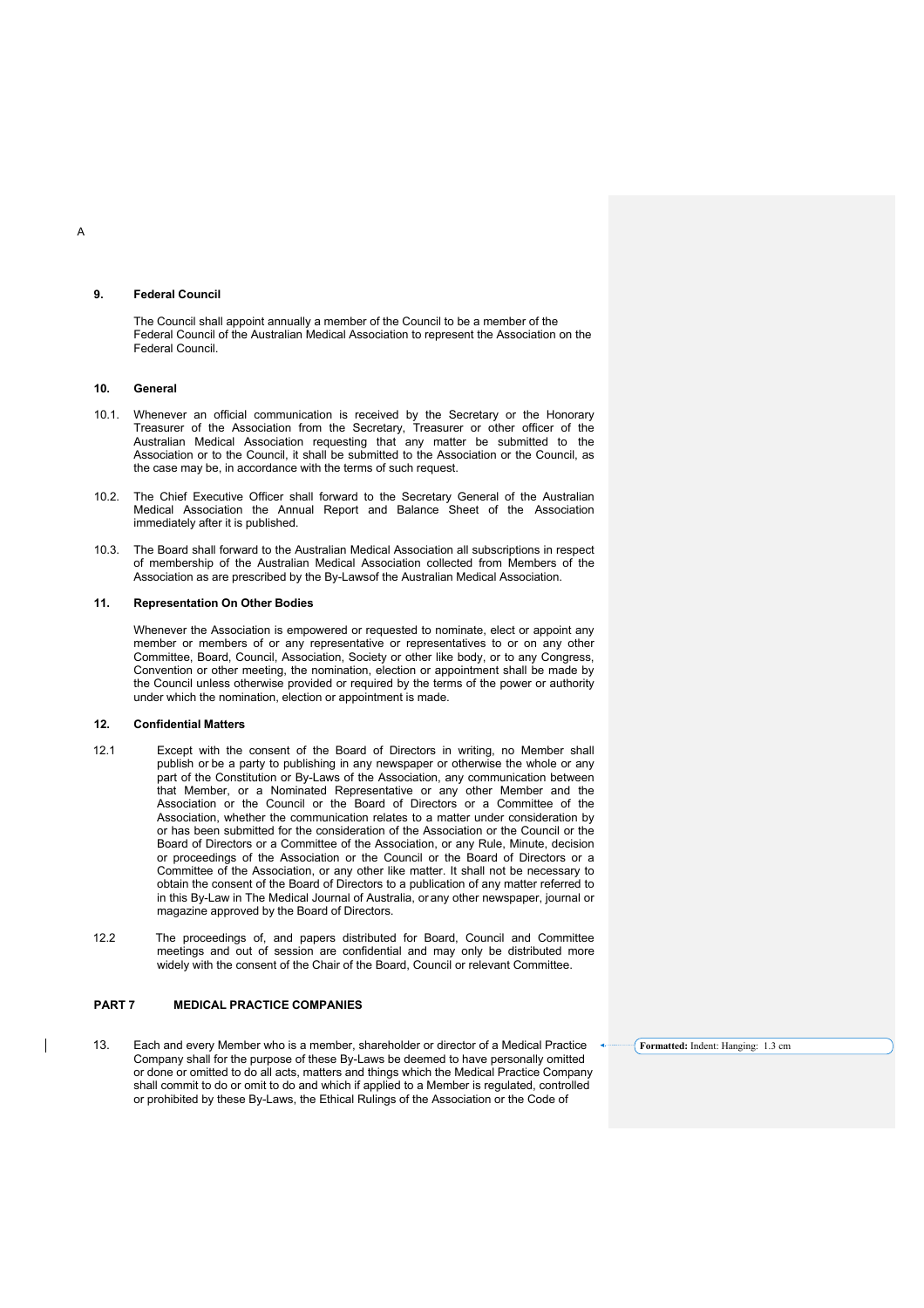Ethics of the Australian Medical Association and for the purpose of these By-Laws each and every such Member shall be personally responsible and answerable for any such act, matter or thing committed or done or omitted to be done by the Medical Practice Company to the same extent as if he or she had personally committed, done or omitted to do such act, matter or thing.

# **THE SCHEDULE**

# **APPLICATION FOR ELECTION (By-Law 2)**

Australian Medical Association (NSW) Limited PO Box 121 ST LEONARDS NSW 2065

a Registered Medical Practitioner, hereby apply/being a director of.......................................... Pty Limited, hereby apply on behalf of.........................................Pty Limited for election as a Member of the Australian Medical Association Limited and of Australian Medical Association (NSW) Limited, and I agree, if elected/and I on behalf of …………………………Pty Limited agree that if …………………………Pty Limited is elected, to observe the principles stated in the Declaration

of Geneva, viz:

I, ..............................................................................

*As a member of the medical profession:*

*I solemnly pledge to dedicate my life to the service of humanity;*

*The health and well-being of my patient will be my first consideration;*

*I will respect the autonomy and dignity of my patient;*

*I will maintain the utmost respect for human life;*

*I will not permit considerations of age, disease or disability, creed, ethnic origin, gender,* 

*nationality, political affiliation, race, sexual orientation, social standing or any other factor to intervene between my duty and my patient;*

*I will respect the secrets that are confided in me, even after the patient has died;*

*I will practise my profession with conscience and dignity and in accordance with good medical practice;*

*I will foster the honour and noble traditions of the medical profession;*

*I will give to my teachers, colleagues, and students the respect and gratitude that is their due; I will share my medical knowledge for the benet of the patient and the advancement of healthcare;*

*I* will attend to my own health, well-being, and abilities in order to provide care of the highest *standard;*

*I will not use my medical knowledge to violate human rights and civil liberties, even under threat;*

*I make these promises solemnly, freely, and upon my honour.*

#### and to abide by:

- (a) The Constitution and By-Laws and the Code of Ethics of the Australian Medical Association Limited for the time being in force.
- (b) The Constitution and By-Laws of Australian Medical Association (NSW) Limited.
- (c) The requirement to pay my annual Subscription to the Australian Medical Association Limited and Australian Medical Association (NSW) Limited.

Signature........................................Date.................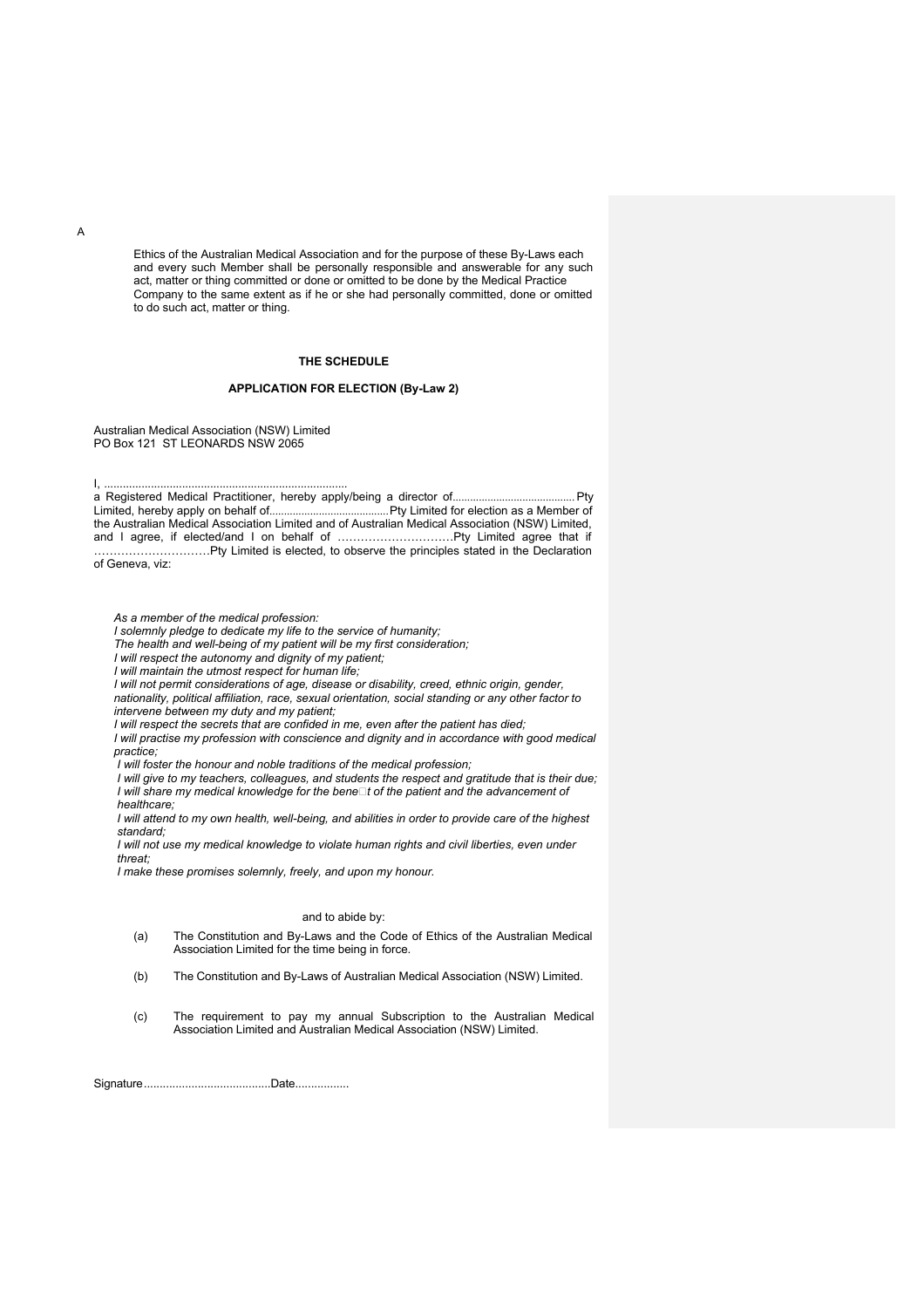A

Date of Birth ...................... Male Female